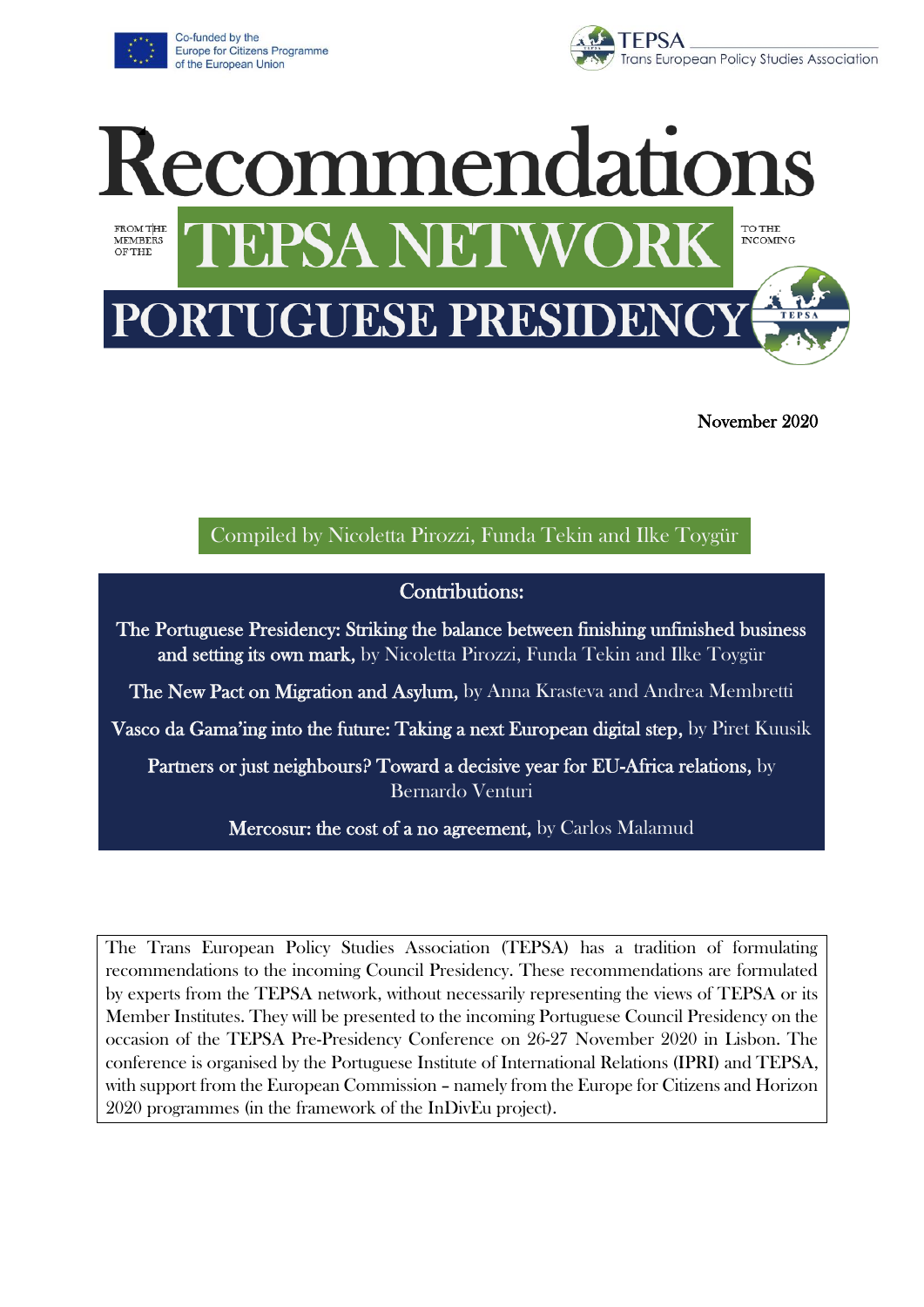



# Introduction: The Portuguese Presidency: Striking the balance between finishing unfinished business and setting its own mark

*By Nicoletta Pirozzi, Istituto Affari Internazionali; Funda Tekin, Institut für Europäische Politik; Ilke Toygür, Real Instituto Elcano*



On January 1st, 2021 Germany will hand over the Presidency of the Council of the European Union to Portugal. The Portuguese government will lead the third EU-Presidency that will be challenged to manage the COVID-19 pandemic, which against all hopes continues to prevail. However, with a vaccine in sight and the reforms initiated during the German Presidency there seems to be now a steadier path towards post-COVID-19 recovery. At the same time, protests against continued lockdowns and restrictive measures in order to break the waves of the pandemic start to increase in individual member states. Hence, the trust of European citizens in institutions is once again at stake.

The Presidency will be faced with internal and external challenges. Internally, the division among member states – and mainly the divide over the EU's constitutional values of democracy and rule of law – has started to impact on the EU's capacity to act. Reuniting member states within the common framework of Art. 2 values is of utmost importance. Externally, the EU's neighbourhood has become increasingly unsettled over the past months with continued protests for democratic rights in Belarus and multiple crises in the Eastern Mediterranean. Globally, the EU needs to continue to find its voice within a strengthened multilateral order. The new US administration might provide a more favourable context for such ambitions.

Each Presidency needs to choose its aims wisely in view of the realities it is facing and the limited time of six months available. Given the current circumstance, the Portuguese Presidency is well advised to **aim at accomplishing three things:** 1) finishing unfinished business including acting on the decisions taken during the German Presidency, 2) setting a mark of its own focusing on a resilient, social and green Europe and 3) successfully initiating relations with the new Biden administration restoring faith in the transatlantic relationship.

Regarding the **unfinished business**, Portugal was meant to receive in dowry a number of crucial decisions on the future of Europe taken during the German Presidency. The Portuguese Presidency was supposed to implement the commitments taken by EU member states in the second half of 2020 in relation to the next Multiannual Financial Framework and the Next Generation EU, as well as the Conference on the Future of Europe and the post-Brexit deal with the United Kingdom. At present, one month before the end of the rotation of the Presidency, none of these files has been settled and there is great uncertainty on the possibility to finalize them in due time. Therefore, Lisbon will likely be forced to change its plans and invest all its political and diplomatic weight on guaranteeing that European citizens finally get what was promised a few months ago already.

The first priority will remain the launch and implementation of the EUR 1.8 trillion package that combines the **EU's long-term budget and the recovery plan**. Even if an agreement is finally reached before the end of the year, Portugal will have to mend the deep fractures produced first by the negotiations on the allocation of the financial resources between the Mediterranean and the Frugals over the solidarity principles, and then by the stubborn refusal of Hungary and Poland, followed by Slovenia, to accept the rule of law conditionality. This mending effort will be crucial also to guarantee the necessary consensus on the national recovery and resilience plans, and to allow funds to be disbursed in due time to effectively face the consequences of the COVID-19 emergency.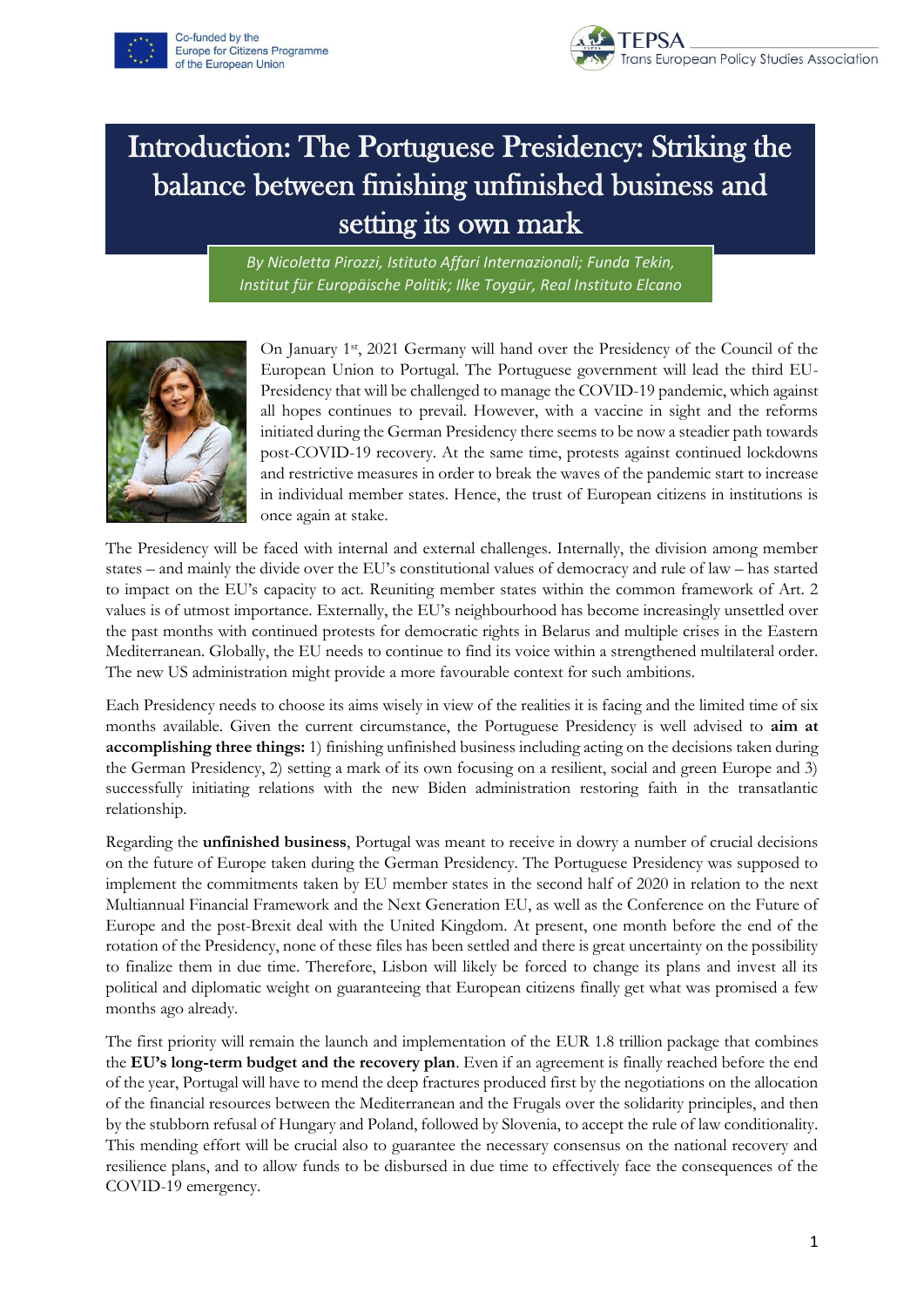

Co-funded by the Europe for Citizens Programme of the European Union



Another promise that cannot be neglected is the **launch of a European-wide Conference on the Future of Europe**: after one year since its announcement by the European Commission and the European Parliament and five months since a position was agreed on by the Council of the EU, no concrete steps have been taken to turn the project into reality. It will now be up to the Portuguese Presidency to deliver, by finding a compromise on the chair of the Conference, finalizing its working method and calendar, and – most importantly – defining its goals and nature, which are not clear yet. Should the Conference lead to a proper EU institutional reform, or should it merely be a citizens' consultation forum? More than ever, EU institutions are called to send a strong signal to European people and involve them in the realization of a constituent phase for their future.



Deal or no deal, **Brexit** will keep the Portuguese Presidency busy. Both scenarios will require the careful balancing of the relations between EU member states and the United Kingdom, as well as the management of the consequences of Brexit in the new overseas neighbourhood. Inevitably, Northern Ireland and Scotland will try to involve the EU in the disputes over the definition of their statutes in post-Brexit UK, asking for a political support of their claims.



In addition to finishing this unfinished business, Lisbon should not forget to remind itself of the pre-COVID-19-agenda and aim for **setting its own mark**. Portugal centres its Presidency on **social Europe** and it is a welcomed development since the pandemic once again highlighted the existing inequalities in the Union – both among member states and within societies – and even deepened them. Hence, it is more than time to build a fair and social Europe. During the Portuguese Presidency a Social Summit is planned and the implementation of the **European Pillar of Social Rights**  needs to be ensured. Additionally, the Portuguese Presidency should continue to ensure that the EU continues down the path towards **a Green Europe**. Finally,

Lisbon should have a particular focus on the **EU's resilience** as its preservation demands continuous action in view of safeguarding the EU's fundamental rights and an open economy, defending solidarity among member states as well as avoiding to get caught up within the power games of the US and China.

The Portuguese Presidency also needs to throw a glance across the Atlantic. The very much awaited US President Joe Biden will take office in January 2021. This means that the Portuguese Presidency will lead the **first contact with the new administration**. Even if a long-term strategy is needed to revitalize transatlantic relations, the first contact will be important for setting the tone. The Europeans know that the golden days of transatlantic relations when they could almost delegate their security to the US are over. The **relationship should be re-built in more equal footing**.

The experience with Donald Trump in the White House has **tested the resilience of democratic institutions**. All the crises the EU member states have been going through – we should never forget that the century has started with the constitutional crisis, continued with the global financial crisis and Eurozone crisis, political crisis caused by masses that are seeking asylum in Europe, Brexit and then COVID-19 – have been enormous challenges as well. These common points in domestic politics – the need to strengthen democratic institutions, fight against inequality and decrease polarization in Western societies – could serve as a starting point for foreign policy. The Portuguese Presidency would be the ideal team to start exploring possible ways of collaboration in this line, since social Europe that is based on equality would be also their motto.

Four policy areas can be identified as privileged playing fields of the Portuguese Presidency and hence deserve more detailed recommendations: **1) The New Pact on Migration and Asylum, 2) Digitalisation, 3) EU-Africa relations, and 4) EU-Mercosur Association Agreement**.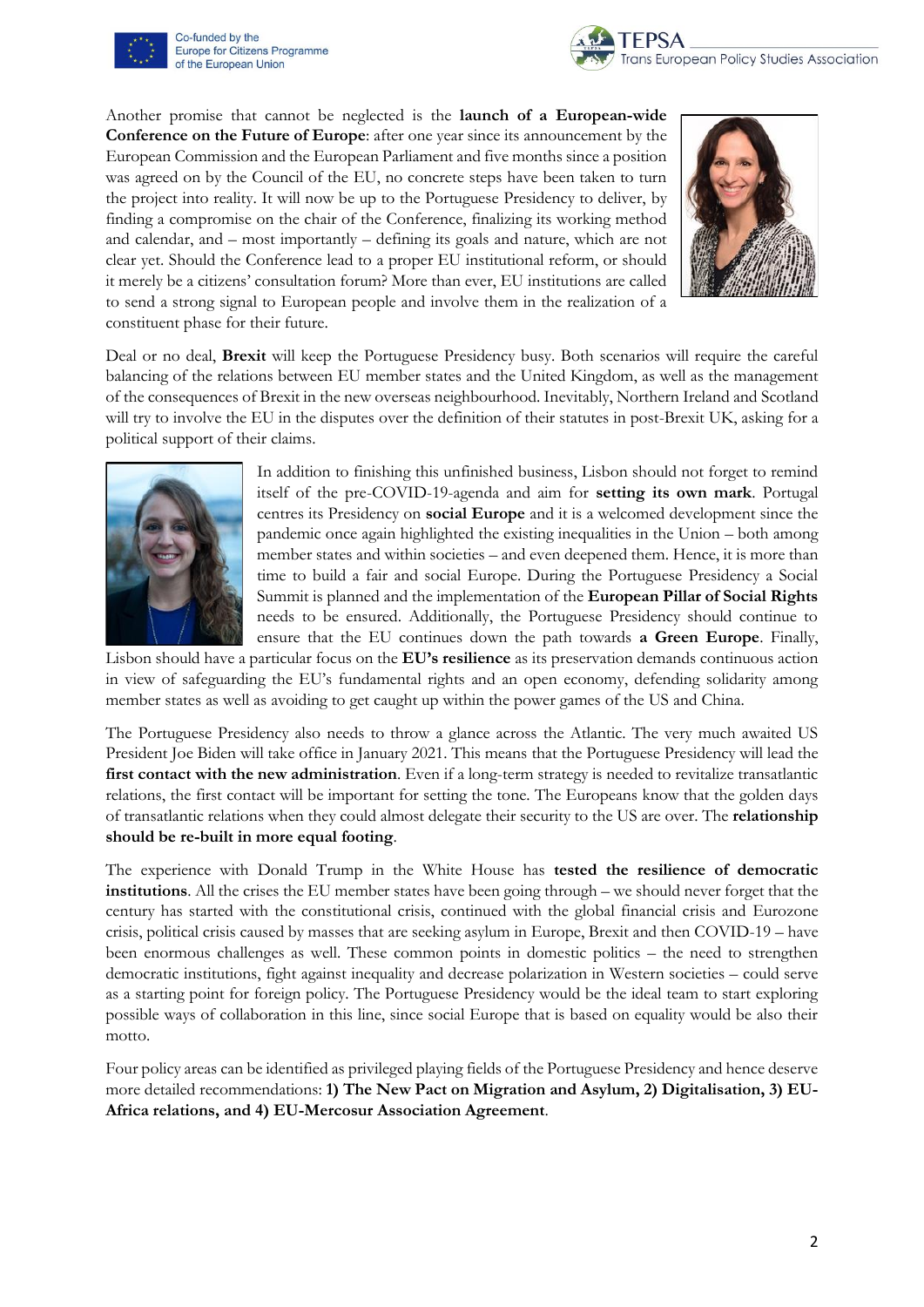



### The New Pact on Migration and Asylum: From Strategic Document to Sense-rich Policy and Innovative Practices

*New Bulgarian University, Sofia EURAC Research, Bolzano*

*ANNA KRASTEVA ANDREA MEMBRETTI*



The Portuguese Presidency starts with a big asset and a bigger challenge. The European Commission's proposal for the New Pact on Migration and Asylum is a fully fledged strategic document. It provides a comprehensive approach, bringing together policy in the areas of migration, asylum, integration, border management and the EU's relationship with third countries. The challenge is how to make the New Pact a reality by adopting and implementing it.

Solidarity – a principle enshrined in the European treaties – is at the heart of the New Pact, defining a new less binding and more flexible approach. It does not

require quotas, but integrates various forms of cooperation and responsibility sharing. Portugal has already proven to be an example of solidarity and responsibility: despite its size, the country has taken in the sixthhighest number of refugees as part of the EU resettlement program.

Size does not matter so much, but political will does. According to a recent study by the SGI Network , Portugal has sought to be a leader at the EU level with regard to migration, and therefore it would be in the right position to coordinate the efforts for reaching an agreement on the New Pact among member states and for communicating its benefits to the European citizens. In doing so we recommend actions that target the people and the regions as key allies for efficient and creative implementation of the New Pact. This would be in line with the New Pact's demand for an engagement and commitment of all.



**People and places. Reinventing inclusion through innovative policies**. The New Pact marks the transition from integration being primarily the member states' responsibility to a more ambitious *European Action Plan on integration and inclusion for 2021-2024.* The local level, where governance meets the 'vital words', is the privileged one for creative sense-making policies and innovative practices. *Living labs* are such a policy tool that can bring together citizens, migrants, local authorities and participatory research with the goal to connect, collaborate, and create. They could maximize the contribution of diverse local actors for tailor-made practices of integration and social cohesion.

**Talent Partnership for post-pandemic reconstruction**. The post-crisis management would require a solid pool of talents. The high mobility of experts could be transformed into a win-win strategy countering brain drain through 'thinknets' and 'virtual return'. An important contribution of the Portuguese Presidency could be the organization of a policy conference '*Talent for reinventing post-pandemic Europe'* for co-creation of senserich policies. The Prague Process, as a regional policy process and targeted migration dialogue of 50 countries, could be a potential partner.

**Migration as an opportunity to reinvigorate the potential of the regions left behind.** Europe has a regional heart, but there are many European regions – rural and remote ones, mountains and islands, deindustrialized and shrinking territories, marginalised and declining urban areas – that feel left behind or as places that do not matter. The migration and development nexus could be enhanced as a strategic tool for reinvigorating the resilience and sustainability of those regions, within a policy of territorial cohesion at EU level. In fact, the new inhabitants represent a fundamental resource in demographic, economic and labour market terms, especially in areas affected by depopulation, ageing and labour shortages.

Portugal as example of solidarity and responsibility in migration and integration policy could substantially contribute to make the new Pact a reality.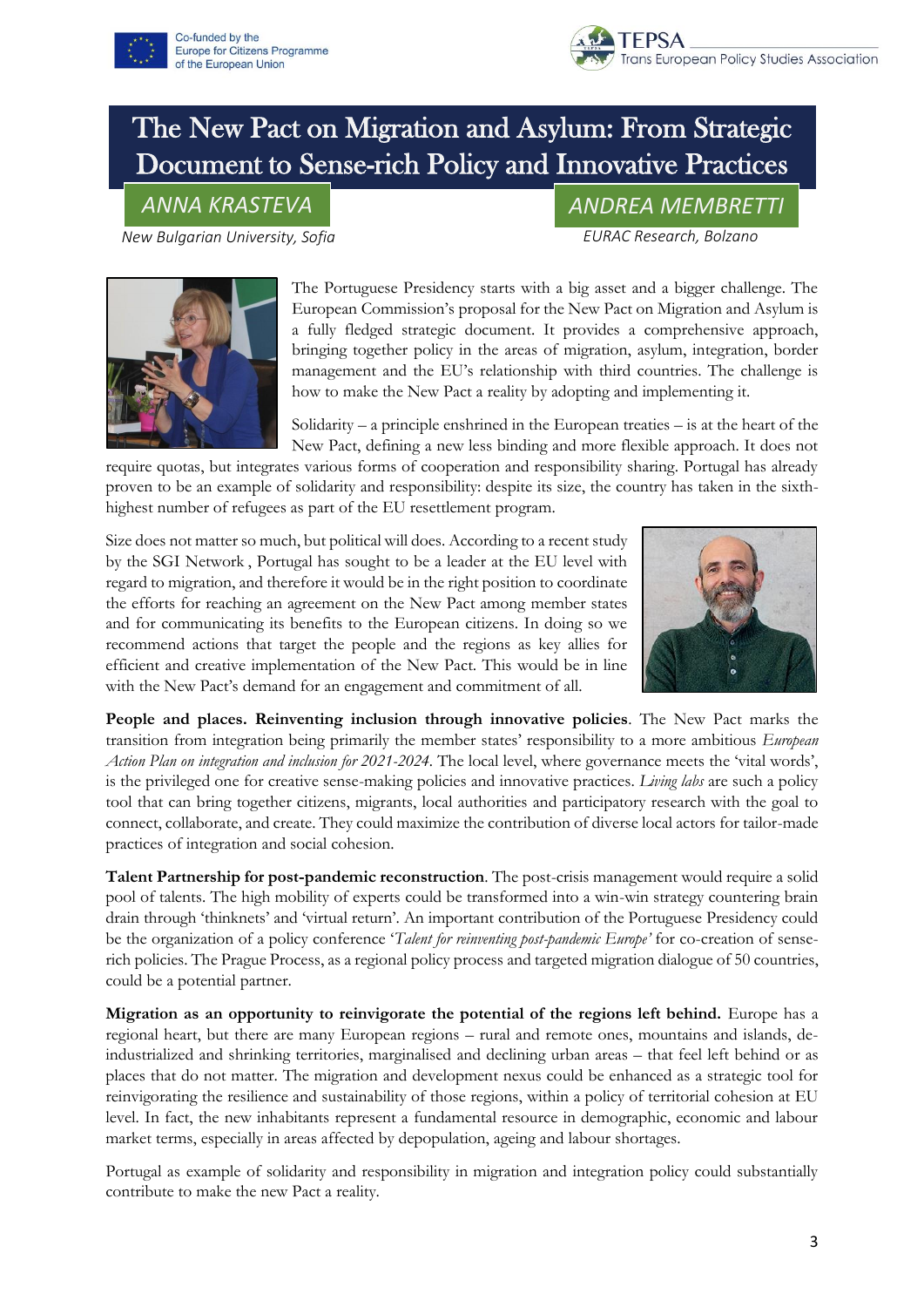



# Vasco da Gama'ing into the future: Taking a next European digital step

*PIRET KUUSIK*

*Estonian Foreign Policy Institute, Tallinn*



Over the past months, the lives of EU citizens have moved into the digital realm in unexpected ways, and with unexpected speed. So far, the digital transformation has been a gradual development with every step resulting in more time spent in front of screens. However, over the six months, a gradual development has turned into a steep jump exposing the shortfalls of today's digital life. The response to these gaps must be quick and efficient to ensure a sustainable and long-term continuance of everyday life in the new normal caused by the global pandemic. Thus, it is welcoming to see the central role that

digitalization plays in the upcoming Portuguese Presidency of the EU Council.

Due to the inability to physically cross borders and secure the identity of peoples and organizations, **developing a European e-identity has become a critical issue for the continuance of economic activity in Europe**. For years, Portugal has shown interest in adopting digital solutions and thus holding the credibility to encourage a speedy agreement and implementation of the shared European digital identity. Portugal holds the credibility to encourage a speedy agreement and implementation of the shared e-identity. Looking into the future, **Portugal can start sowing the seeds for the next steps by attaching a digital signature to the e-identity**. These two developments would ensure the stability of the single market for today's and tomorrow's financial shocks.

Fostering a shared commitment and maintaining a sense of priority towards digital initiatives among the member states could be one of the most important achievements of the Portuguese Presidency. The most crucial role for the country's Presidency will be to **foster an agreement among member states and to be an honest broker**. Practice has shown that digitalization tends to be a secondary priority, often sidelined or the victim of politics and other running priorities in the minds of governments. Thus, Portugal's primary task, and the way of measuring its success in digital policy, is its ability to **highlight the need for member states and the private sector to embrace the digital transformation quickly and efficiently**, as well as to keep attention on this priority.

The opportunity to grow in size and scale is the most important added value that the EU can bring to any initiative. Therefore, **fostering the harmonization of rules and inter-operability of systems within the single market must go hand in hand with digitalization itself**. Only with a strong and well-functioning single market can the EU become a competitive player at the global stage.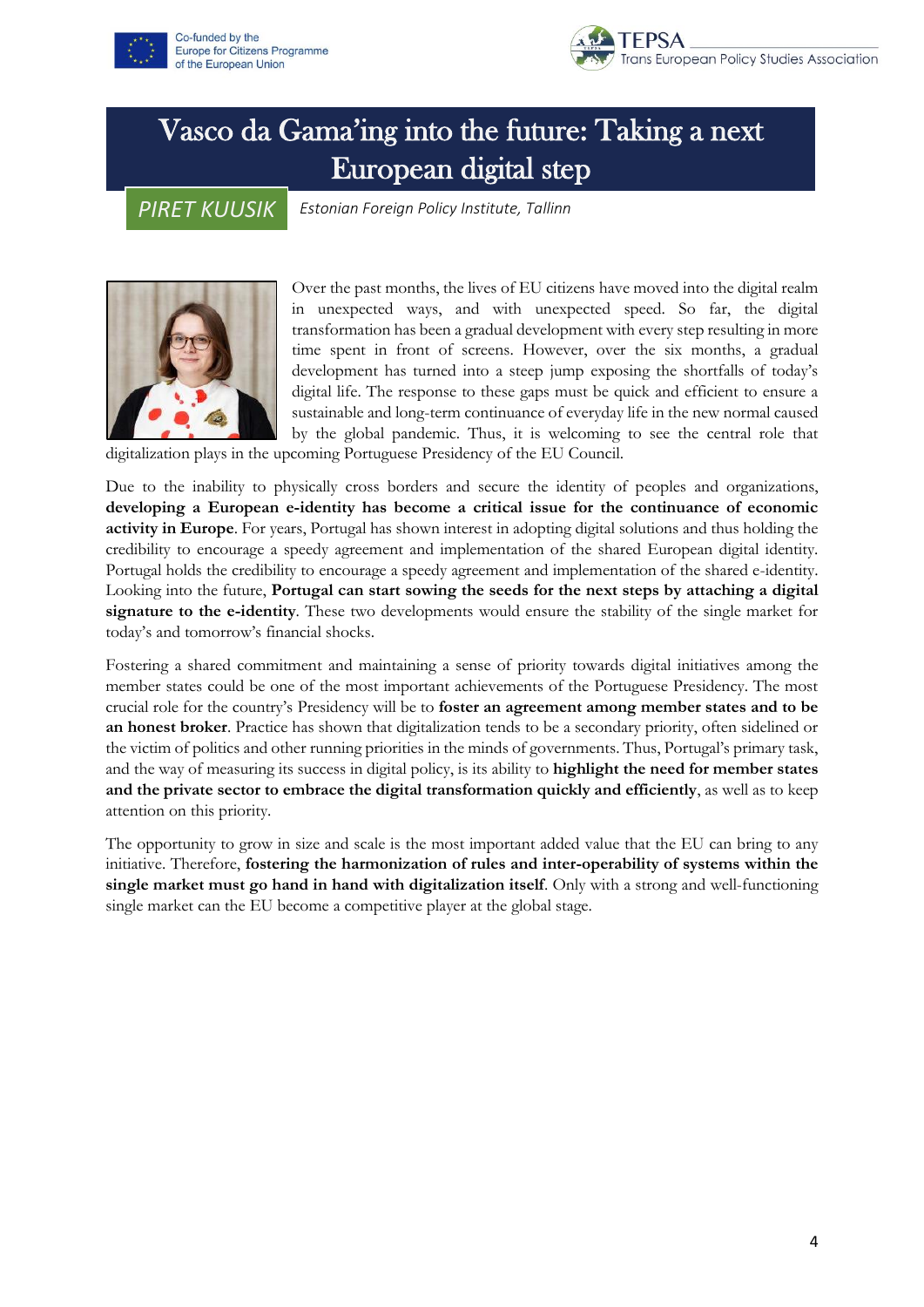



## Partners or just neighbours? Toward a decisive year for EU-Africa relations

#### *BERNARDO VENTURI*

*Istituto Affari Internazionali, Rome*



The Portuguese Presidency will have the responsibility of organizing the sixth African Union-European Union (AU-EU) Summit in June 2021 in Brussels (it was scheduled for 28 and 29 October 2019, but then postponed due to the COVID-19 pandemic). Furthermore, it is likely that during the Portuguese semester a new AU-EU strategy will be launched. The EU already presented its document "Towards a comprehensive Strategy with Africa" in early March 2019. However, the document seems more a list of African problems and European solutions than a joint approach (with the exception of strategies to address climate change). In the coming months, the Portuguese Presidency should carefully prepare the Summit, listening to African needs and

priorities, and contributing to building more balance into the partnership.

For instance, The African Continental Free Trade Area (AfCFTA) is at the centre of the partnership. African partners wish to do away with distorted trade patterns of African exports to the EU that are largely made up of raw materials and commodities. **The AU-EU partnership should primarily promote investments in infrastructure, manufacturing and the diversification of exports, and it should support Africa in the fourth industrial revolution.** Furthermore, building upon the past positive cooperative experience, the European Green Deal should avoid creating a new type of protectionism by imposing new non-tariff barriers, such as the carbon border tax that may affect access to the European markets.

The COVID-19 crisis has also shown the need to invest in effective and well-performing public sectors. An awareness has emerged that an effective public sector remains essential in building healthy, wealthy and fair societies. This 'governance' dimension may have been neglected in recent years in the Africa-EU partnership and next year it is the right time to prioritize on this common ground.

Concretely, the new **AU-EU strategy should be accompanied by an implementation framework with a set timeline and targets, and a corresponding financial mechanism**. Most fundamentally, the Presidency should change the approach showed in the "Towards a comprehensive Strategy with Africa" document and reinclude a people-centred approach, as already requested by different African stakeholders. This will enable the integration of differentiated African priorities into the strategy, including tackling poverty, health, digital literacy, internet access, illicit financial flows, gender mainstreaming, and debt management and cancellation.

The Portuguese Presidency should therefore invest in **building a new foundation for Africa-EU relations based on reciprocity, balanced partnerships and new opportunities** for both continents.